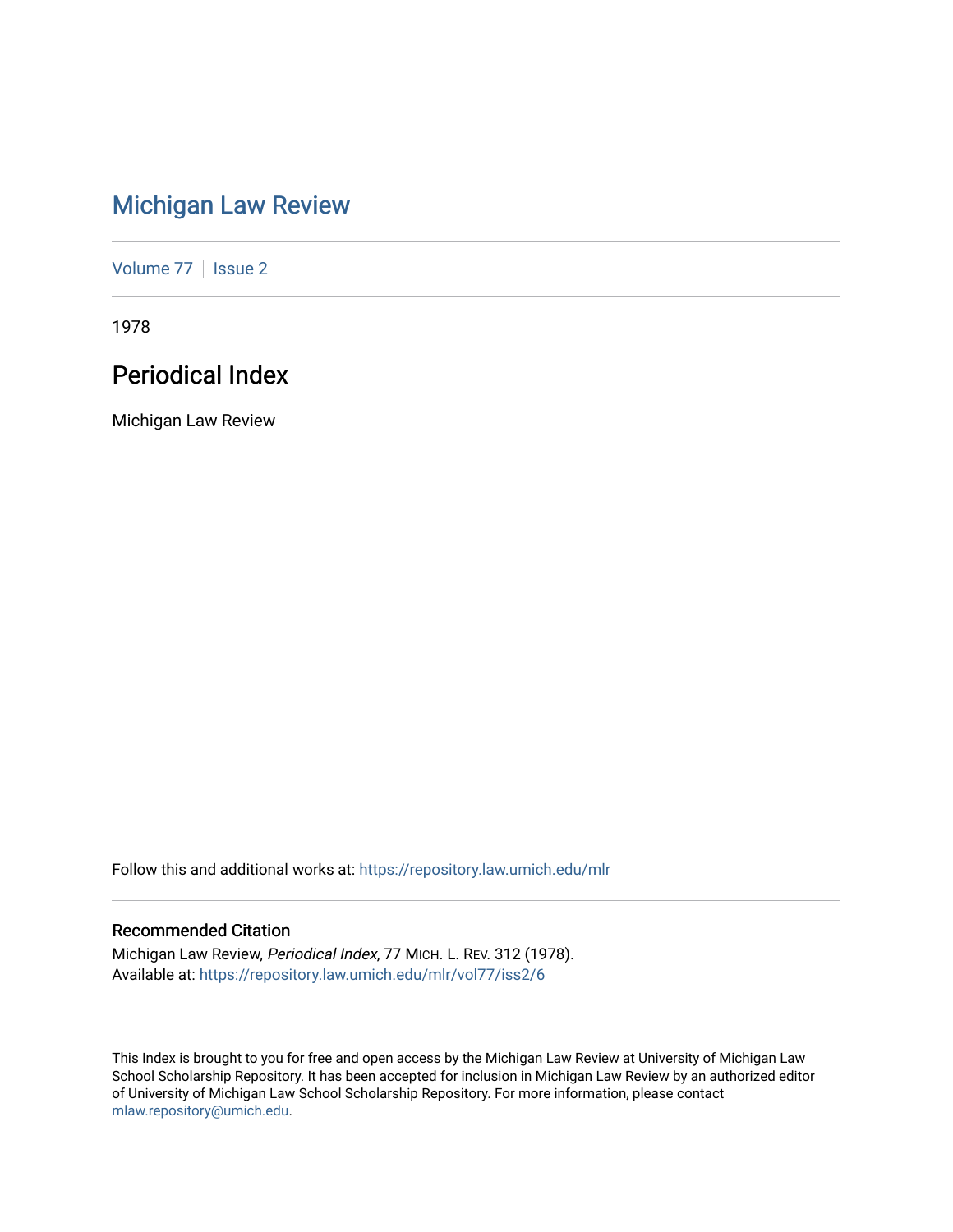### **PERIODICAL INDEX**

This index includes *articles, comments*, and some of the longer *notes* and *recent developments* that have appeared in leading law reviews since the publication of the last issue of this *Review.* (a) indicates a leading article.

### *ABORTION*

### *ADMINISTRATIVE PROCEDURE*

The abortion funding cases: a comment on the Supreme Court's role in American government. (a) Michael J. Perry. 66 Geo. L.J. 1191-245 (June).

Choice rights and abortion: the begetting choice right and state obstacles to choice in light of artifical womb technology. 51 S. Cal. L. Rev. 877-921 (July).

### *ACCOUNTANTS AND ACCOUNTING*

See *Auditors & Auditing, Securities.* 

### *ACTIONS AND DEFENSES*

See also *Education, Federal Courts, Pensions, Securities, Unions.* 

Implication of a private right of action under title IX of the Education Amendments of 1972. 73 Nw. U.L. Rev. 772-800 (Nov.).

### *ADMINISTRATION OF JUSTICE*

See also *Courts, Due Process of Law, Fair Trial, Federal Courts, Judges, Juvenile Delinquency, Plea Bargaining, Rape, Sentencing, Small Claims Court, Standing To Sue, Witnesses.* 

The business of the Supreme Court under the Judiciary Act of 1925: the plenary docket in the 1970's. (a) Arthur D. Hellman. 91 Harv. L. Rev. 1709-803 (June).

Direct appeals from Michigan juvenile court delinquency adjudications and disposition: a note on the non-cases. 24 Wayne L. Rev. 1239-59 (March).

Disincentives to frivolous appeals: an evaluation of an ABA task force proposal. 64 Va. L. Rev. 605-28 (May).

Judicial control of systemic inadequacies in federal administrative enforcement. 88 Yale L.J. 407-35 (Dec.).

Supervisory power in the United States Courts of Appeals. 63 Cornell L. Rev. 642-65 (April).

### *ADMINISTRATIVE LAW*

See *Due Process of Law, Health.* 

See also *Standing To Sue.*  The emerging concept of administrative procedure. (a) Paul R. Verkuil. 78 Colum. L. Rev. 258-327 (March).

The Wisconsin emergency rule provision: increased use in response to a slow rulemaking process. 1978 Wis. L. Rev. 485-509 (No. 2).

### *ADMIRALTY*

#### See *Due Process of Law.*

### *ADVERTISING*

See also *Government Regulation.*  First amendment limitations on FTC corrective advertising orders. 66 Geo. L.J. 1473-513 (Aug.).

An objective approach to detecting and correcting deceptive advertising. (a) Richard A. Mann & Melin Gurol. 54 Notre Dame Law. 73-101 (Oct.).

### *ANIMALS*

See *Environmental Law.* 

### *ANTITRUST LAW*

Antitrust-attorneys-bar association's issuance of unauthorized practice opinion violates Sherman Act. 24 Wayne L. Rev. 1061-75 (March).

Antitrust law---tie-ins---price fixing. 1978 Wis. L. Rev. 563-83 (No. 2).

Contribution in private antitrust suits. 63 Cornell L. Rev. 682-705 (April).

Market power and competitive superiority in concentrated industries. (a) Wesley J. Liebeler. 25 U.C.L.A. L. Rev. 1231-300 (Aug.).

Physician influence: applying Noerr-Pennington to the medical profession. 1978 Duke L.J. 701-26 (May).

Predicting the competitive impact of horizontal mergers in a monopolistically competitive world: a non-marketoriented proposal and critique of the market definition-market share-market concentration approach. (a) Richard S. Markovits. 56 Texas L. Rev. 587-731 (March).

Price leadership. (a) Donald Arthur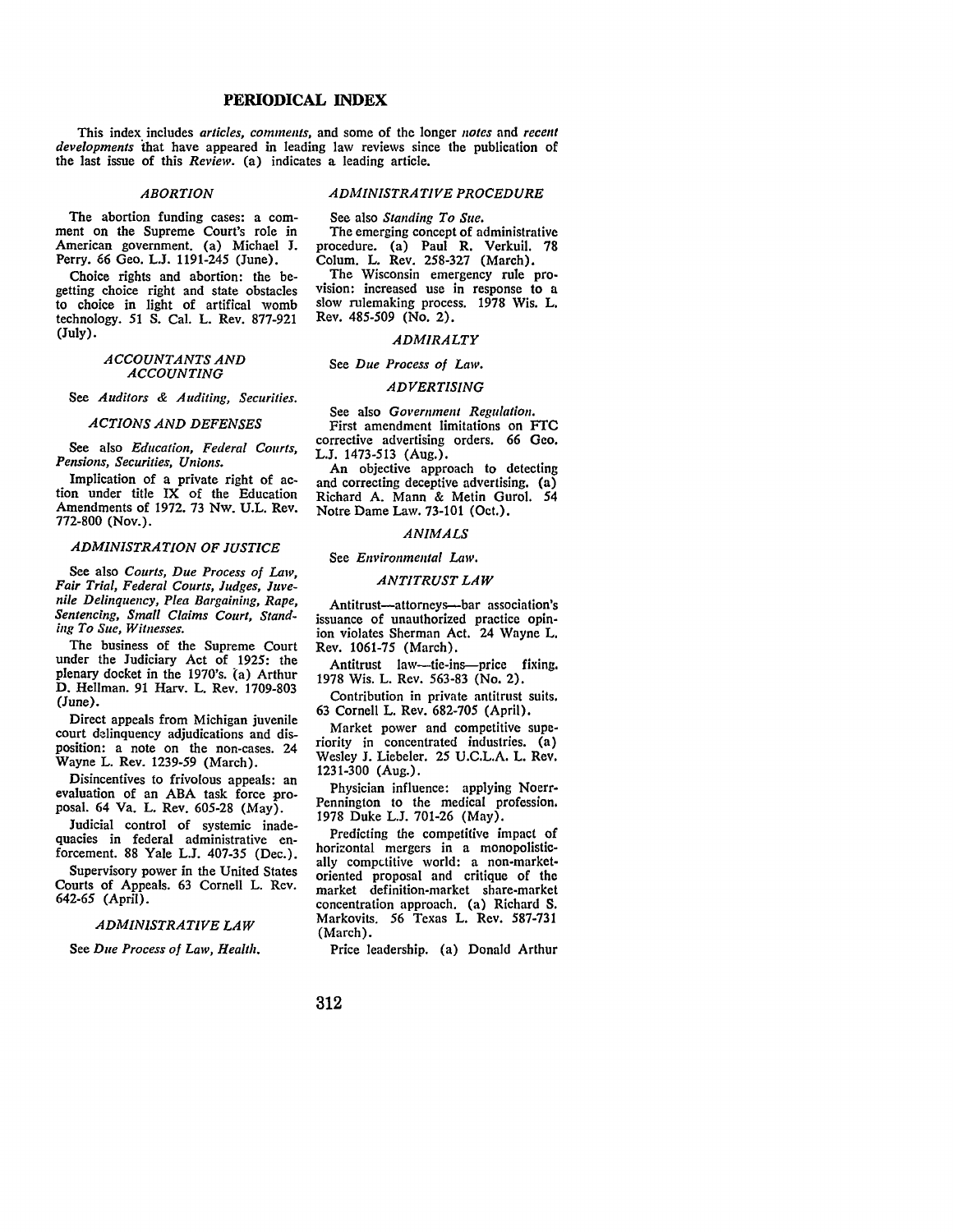Protecting first amendment rights of defendants by limiting plaintiffs' access to the courts: procedural approaches to Noerr and Sullivan. 62 Minn. L. Rev. 681-713 (April).

A review of the law of horizontal mergers. (a) Earl W. Kintner & Lawrence **P.** Postol. 66 Geo. L.J. 1405-69 (Aug.).

Symposium on the antitrust laws and the health services industry. Articles by Clark C. Havighurst, James F. Blumstein & Terry Calvani, Frank P. Grad, Philip C. Kissam, William C. Canby, Jr. & Ernest Gellhorn, Charles D. Weller, & D. Ward Kallstrom. 1978 Duke L.J. 303-697 (May).

The use of section 5 of the Federal Trade Commission Act to attack large conglomerate mergers. (a) Peter C. Carstensen & Nina H. Questal. 63 Cornell L. Rev. 841-78 (June).

### *APPELLATE PROCEDURE*

See *Administration of Justice, Judges.* 

#### *ARREST*

See *Due Process of Law*.

### *ATTORNEYS*

See also *Antitrust Law, Labor Law*. Administrative law-attorney fees un-

der the Freedom of Information Actcommercial interest and in propria persona appearances. 24 Wayne L. Rev. 1045-60 (March).

Barriers to effective public participation in regulation of the legal profession. (a) Charles W. Wolfram. 62 Minn. L. Rev. 619-47 (April).

Improving on the contingent fee. (a) Kevin M. Clermont & John D. Currivan. 63 Cornell L. Rev. 529-639 (April).

The legal persona: an essay on the professional mask. {a) James R. Elkins. 64 Va. L. Rev. 735-62 (June).

Recovery of attorneys' fees on mooted claims. 63 Cornell L. Rev. 880-992 (June).

The role of counsel in the suppression of truth. (a) A. Kenneth Pye. 1978 Duke L.J. 921-59 (Oct.).

The standard of proof of causation in legal malpractice cases. 63 Cornell L. Rev. 666-81 (April).

### *ATTORNEYS-GENERAL*

The litigation function of the Iowa

attorney general. 63 Iowa L. Rev. 1264- 81 (June).

### *AUDITORS AND AUDITING*

See also *Securities.* 

Hochfe:der's progeny: implications for the auditor. {a) Michael B. Metzger & James A. Heintz. 63 Minn. L. **Rev.**  79-118 (Nov.).

### *AUTOMOBILE INSURANCE*

#### See *Insurance.*

### *BANKRUPTCY*

The economics of bankruptcy reform: a symposium. Articles by John H. Moore, William H. Meckling, Merton H. Miller, J. Fred Weston, Philip Shuchman, John C. Weistart, & George J. Bentson. 41 Law & Contemp. Prob. 1-206 (Autumn).

### *BAR ASSOCIATIONS*

### See *Antitrust Law.*

### *BROKERS*

See also *Securities: Fraud.*  Institutional disclosure: the forgotten stepchild of the disclosure family. (a) Roy A. Schotland. 66 Geo. L.J. 1257-70 (June).

### *BURDEN OF PROOF*

See also *Fair Trial*, Sentencing. The constitutionality of affirmative defenses after Patterson v. New York. 78 Colum. L. Rev. 655-78 (April).

### *BUSINESS: MINORITY ENTERPRISES*

See *Discrimination.* 

#### *CENSORSHIP*

See Radio & Television.

### *CHARITIES*

### See Fiduciary Relationships.

*CHECKS* 

See *Commercial Law.* 

### *CITIZENS AND CITIZENSHIP*

### See *Indians.*

#### *CIVIL PROCEDURE*

*See also Civil Rights, Class Actions, Contempt, Courts, Due Process of Law, Estoppel, Evidence, Jurisdiction.*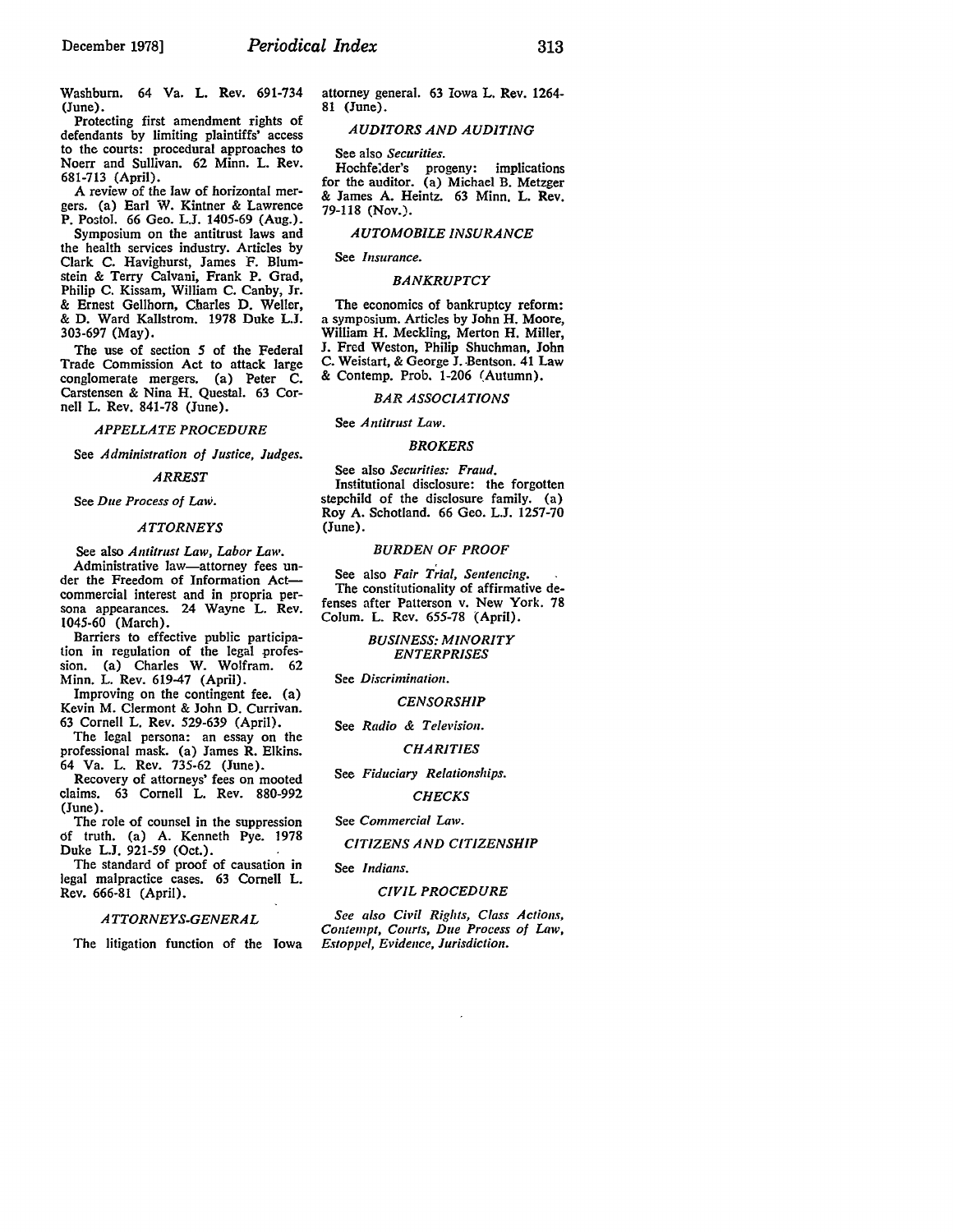Civil procedure--right to jury trial. 66 Geo. L.J. 1575-91 (Aug.).

A probabilistic analysis of the doctrine of mutuality of collateral estoppel. 76 Mich. L. Rev. 612-93 (March).

A theory of procedure, (a) John Thibaut & Laurens Walker. 66 Calif. L. Rev. 541-66 (May).

What happened in Erie. Irving Young-<br>er. 56 Texas L. Rev. 1011-31 (June).

### *CIVIL RIGHTS*

Civil rights-civil procedure: state appellate court judgment on employment discrimination is res judicata in subsequent federal action under section 1981 of the Civil Rights Act of 1866. 62 Minn. L. Rev. 987-1014 (June).

Constitutional law-civil rights-section 1983-requirement of state action in discrimination suit against medical doctor. 1978 Wis. L. Rev. *583-605* (No. 2).

The preclusive effect of state judgments on subsequent 1983 actions. 78 Colum. L. Rev. 610-54 (April).

### *CLASS ACTIONS*

See also *Jurisdiction.* 

The class action in minimum-wage back-pay suits: a proposal to increase the efficiency of private enforcement of the FLSA. 51 S. Cal. L. Rev. 923-42 (July).

Toward a policy-based theory of state court jurisdiction over class actions. 56 Texas L. Rev. 1033-52 (June).

### *COMMERCIAL LAW*

See also *Contracts, Evidence, Remedies, Secured Transactions, Sales.* 

Commercial transactions-commercial paper-allocation of liability for checks bearing unauthorized endorsements and unauthorized drawer's signatures. Wayne L. Rev. 1077-101 (March).<br>General equitable principles under sec-

tion 1-103 of the Uniform Commercial Code. (a) Robert S. Summers. 72 Nw. U.L. Rev. 906-46 (Jan.-Feb.).

Michigan's looking glass world of dueon-sale clauses. (a) Richard W. Bartke & Joana I. Tagaropulos. 24 Wayne L. Rev. 971-1009 (March).

### *COMMITMENT*

See also *Due Process of Law*, *Mental Health.* 

Right to treatment for the civilly com-

mitted: a new eighth amendment basis. *45* U. Chi. L. **Rev. 731-52 (Spring),** 

### *COMMUNICATIONS L-A W*

### See *Computers.*

### *COMMUNISM*

Socialist vs. bourgeois rights-an East-West German comparison. (a) Inga Markovits. *45* U. Chi. L. Rev. 612-36 (Spring).

### *COMMUNITY PROPERTY*

### See also *Property.*

Antenuptial agreement: perspectives<br>on the Texas constitution and the community property system. 56 Texas L. Rev. 861-82 (May).

### *COMPARATIVE LAW*

See *Communism, Forcible Entry* & *Detainer.* 

### *COMPUTERS*

See also *Right of Privacy.*  Interdependence of communications and data processing: an alternative proposal for the second computer inquiry. 73 Nw. U.L. Rev. 307-58 (May-June).

### *CONDOMINIUMS AND COOPERATIVES*

The "Model Condominium Code"-a blueprint for modernizing condominium legislation. (a) Patrick J. Rohan. 78 Colum. L. Rev. 587-608 (April).

### *CONFLICT OF LAWS*

See also *Constitutional* Law. Choice of law in Michigan: a time to go modern. (a) Robert Allen Sedler. 24 Wayne L. Rev. 829-56 (March).

### *CONSPIRACY*

See *Criminal* Law.

### *CONSTITUTIONAL HISTORY*

### See *Legal History.*

### *CONSTITUTIONAL LAW*

See also *Federalism, United States: Supreme Court.* 

cess clause: an essay on the Supreme Court's recent work. (a) John H. Gar• vey. 51 S. Cal. L. Rev. 769-822 (July).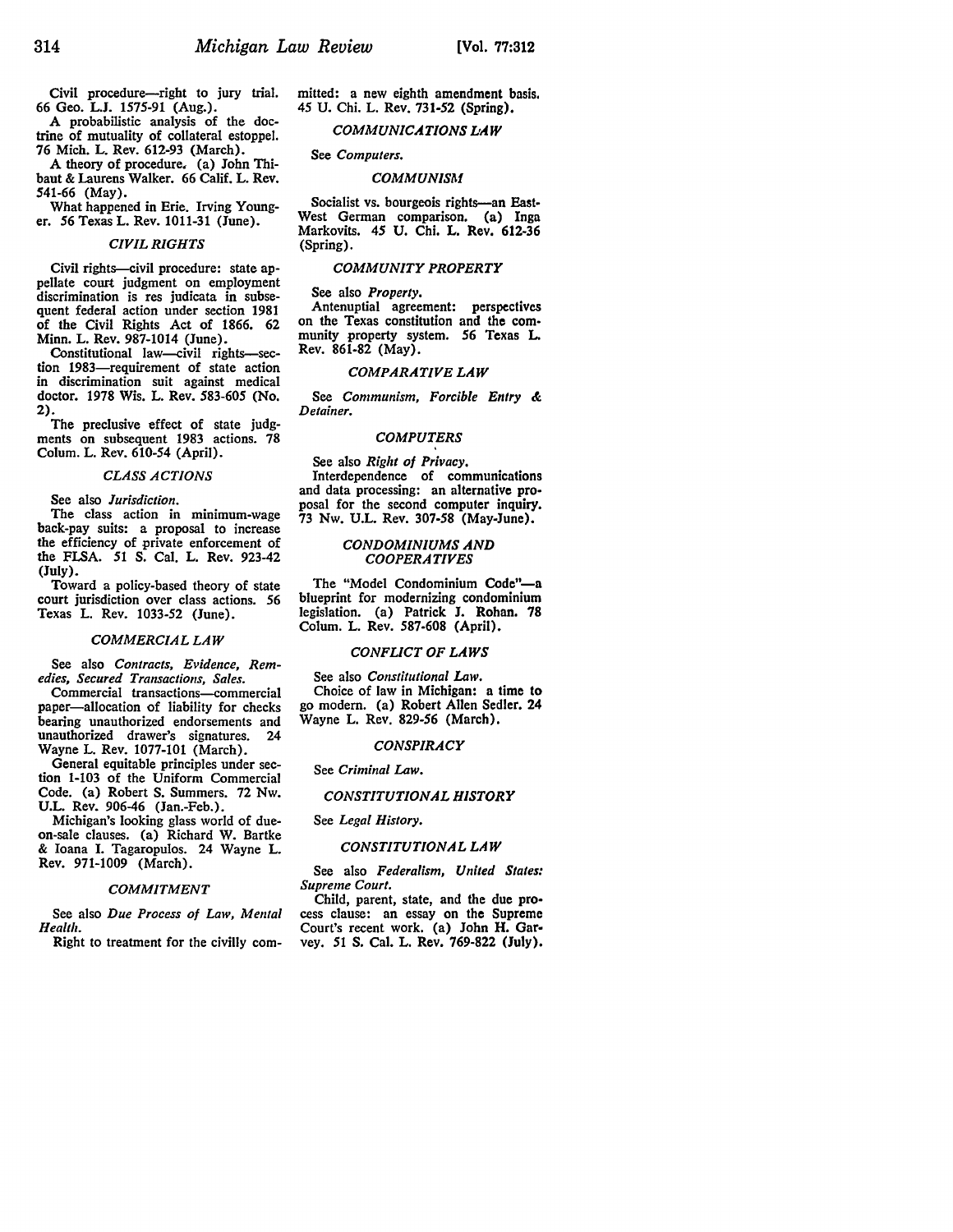Conflicts of law and constitutional law. (a) **W.** Muller-Freienfels. 45 U. Chi. **L.** Rev. 598-611 (Spring).

Constitutional and statutory analyses in the law of federal jurisdiction. (a) Mark Tushnet. 25 U.C.L.A. L. Rev. 1301-57 (Aug.).

Defamatory non-media speech and first amendment methodology. (a) Steven Shiffrin. 25 U.C.L.A. L. Rev. 915-63 (June).

Fair measure: The legal status of underenforced constitutional norms. (a) Lawrence Gene Sager. 91 Harv. L. Rev. 1212-64 (April).

The fifth amendment: fox hunters, old women, hermits and the Burger Court. (a) David M. O'Brien. 54 Notre Dame Law. 26-72 (Oct.).

Reconsidering the constitutional common law. (a) Thomas S. Schrock & Robert C. Welsh. 91 Harv. L. Rev. 1117- 76 (April).

### *CONTEMPT*

The summary contempt power: a critique and a new perspective. (a) Richard B. Kuhns. 88 Yale L.J. 39-123 (Nov.).

### *CONTRACTS*

See also *Evidence, Insurance, Products Liability, Remedies.* 

Buyer's continued use of goods after revocation of acceptance under the Uniform Commercial Code. 24 Wayne L. Rev. 1371-88 (July).

Contract validity and choice of Jaw in Iowa. 63 Iowa L. **Rev.** 1223-47 (June).

Contracts: adjustment of long-term<br>economic relations under classical, neoelassical, and relational contract law. (a) Ian R. Macneil. 72 Nw. U.L. Rev. 854- 905 (Jan.-Feb.).

Contracts to bear a child. 66 Calif. L. Rev. 611-22 (May).

Contractual flexibility in a volatile economy: saving U.C.C. section 2-615 from the common law. 72 Nw. U.L. Rev. 1032-54 (Jan.-Feb.).

Liquidated damages v. penalties: sense or nonsense? (a) Kenneth W. Clarkson, Roger LeRoy Miller & Timothy J. Muris. 1978 Wis. L. Rev. 351-90 (No. 2).

Standardized form contracts-an introduction. (a) Robert Dugan. 24 Wayne L. Rev. 1307-37 (July).

Unconscionability at the gas station. (a) Ellen R. Jordan. 62 Minn. L. Rev. 813-56 (June).

*CONVEYANCING* 

### See *Real Property.*

### *COPYRIGHT*

### See *Secured Transactions.*

### *CORPORATE REORGANIZATION*  .. See *Securities: Fraud.*

### *CORPORATIONS*

See also *Antitrust* Law, *Brokers, Income Tax, Securities, Shareholders, Taxation.* 

Restructuring the corporate board of directors: fond hope—faint promise? (a) Lewis D. Solomon. 76 Mich. L. Rev. 581-610 (March).

Valuing close corporations for federal wealth transfer taxes: a statutory solution to the disappearing wealth syndrome. (a) Mary Louise Fellows & William R Painter. 30 Stan. L. Rev. 895-933 (May).

### *CORPORATIONS: OFFICERS AND DIRECTORS*

See also *Fiduciary Relationships, Mer-*

Corporate chartering and the securities markets: shareholder suffrage, corporate responsibility and managerial ac-. countability. 1978 Wis. L. Rev. 391-439 (No. 2).

### *COURTS*

The evolution of state supreme courts. (a) Robert A. Kagan, Bliss Cartwright, Lawrence M. Friedman & Stanton Wheeler. 76 Mich. L. Rev. 961-1005 (May).

Pretrial conference: a critical examination of local rules adopted by federal district courts. 64 Va. L. Rev. 467-83 (April).

### *CRIMINAL LAW*

Ascription of criminal states of mind: toward a defense theory for the coercively persuaded ("brainwashed") defendant. (a) Richard Delgado. 63 Minn. L. Rev. 1-33 (Nov.).

The proposed federal criminal code: conspiracy provisions. (a) Paul Marcus. 1978 U. Ill. L.F. 379-93 (No. 2.).

### *CRIMINAL PROCEDURE*

#### See also *Fair Trial.*

Criminal procedure-search and seizure-fourth amendment precludes drivers' license inspection vehicle stops not based on reasonable suspicion or made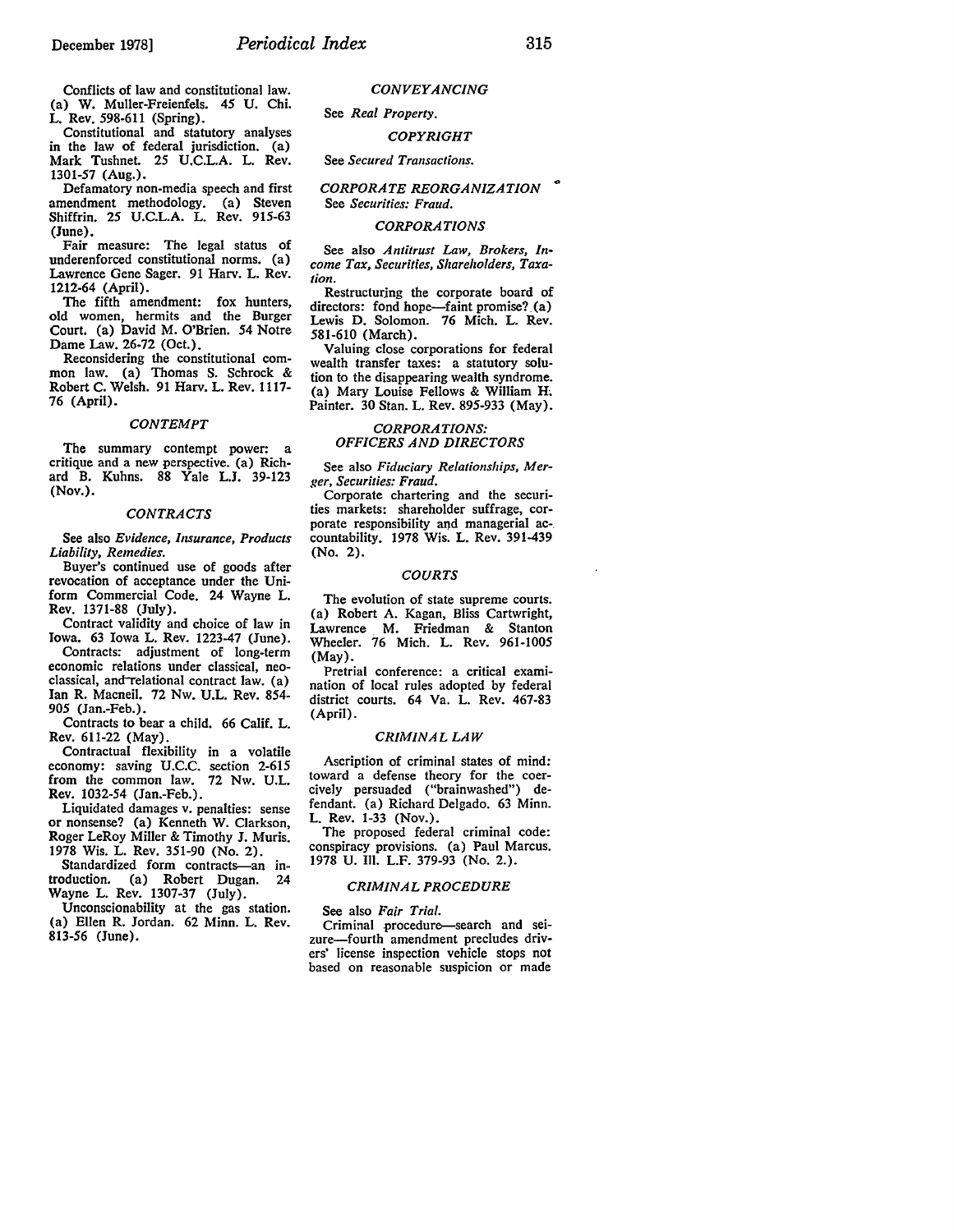pursuant to random selection scheme. 24

Wayne L. Rev. 1123-44 (March).<br>Toward a constitutional right to an adequate police investigation: a step beyond Brady. 53 N.Y.U.L. Rev. 835-71 (Oct.).

### *DAMAGES*

· See also *Antitrust Law, Contracts, Remedies.* 

Variable periodic payments of damages: an alternative to lump sum awards. 64 Iowa L. Rev. 138-57 (Oct.).

### *DEEDS*

See *Real Property, Uniform Laws.* 

### *DEFAMATION*

See *Constitutional Law, Privileges.* 

### *DEFENSES*

See *Burden of Proof, Criminal Law.* 

#### *DISCOVERY*

See *Evidence. Income Tar.* 

#### *DISCRIMINATION*

See also *Actions* & Defenses, Civil *Rights, Legal History, Public Officials* & *Employees.* 

Age discrimination in employmentthe bona fide occupational qualification defense-balancing the interest of the older worker in acquiring and continuing employment against the interest in public safety. 24 Wayne L. Rev. 1339-68 (July).<br>Continuing violations of title VII: a

suggested approach. 63 Minn. L. Rev. 119-50 (Nov.).

Domicile preferences in employment: the case of Alaska Hire. 1978 Duke L.J. 1069-94 (Oct.).

Racial discrimination-Fair Housing Act-a violation of the Fair Housing Act may be established by proof of discriminatory effect without concomitant proof of discriminatory intent. 46 Geo. Wash. L. Rev. 615-37 (May).

Racial vote dilution in multimember<br>districts: the constitutional standard the constitutional standard after Washington v. Davis. 76 Mich. L. **Rev.** 694-732 (March).

Sexual harassment and title VII: the foundation for the elimination of sexual cooperation as an employment condition. 76 Mich. L. Rev. 1007-35 (May).

Title VII and the disparate impact test: a compromised standard. 47 U. Cin. L. Rev. 78-90 (No. 1).

Title VII protection for minorityowned businesses. 30 Stan. L. Rev. 993- 1017 (May).

### *DOMICILE AND RESIDENCE*

#### See *Discrimination.*

#### *DRUGS*

See *Food, Drug* & *Cosmetic Law.* 

*DUE PROCESS OF LAW* 

See also *Constitutional Law, Fair Trial, Jurisdiction, Search* & *Seizure, Treaties.*  Better never than late: pre-arrest delay as a violation of due process. 1978 Duke L.J. 1041-68 (Oct.).

Constitutional law-due process-civil procedure-state court jurisdiction. 1978 Wis. L. Rev. 533-63 (No. 2).

Constitutional law-due process-fam• ily law-family liberty interest of foster parents. 1978 Wis. L. Rev. 510-32 (No. 2).

Due process and the combination of administrative functions: a balancing approach. 63 Iowa L. Rev. 1186-222 (June).

Due process deficiencies in Iowa's civil commitment procedure. 64 Iowa L. Rev. 65-102 (Oct.).

Due process in admiralty arrest and attachment. 56 Texas L. Rev. 1091-123 (June).

Protecting state procedural rights in federal court: a new role for substantive due process. 30 Stan. L. Rev. 1019- 68 (May).

### *EDUCATION*

### See also *Actions* & *Defenses.*

A common law remedy for the educa-<br>tional harms caused by incompetent or careless teaching. (a) John Elson. 73 Nw. U.L. Rev. 641-771 (Nov,).

#### *ELECTIONS*

Challenge to at-large election plans: modern local government on trial. 47 U. Cin. L. Rev. 64-77 (No. 1).

#### *EMPLOYER AND EMPLOYEE*

See *Discrimination.* 

### *EMPLOYMENT*

#### See *Discrimination.*

### *ENERGY RESOURCES*

See *Environmental Law*, Taxation.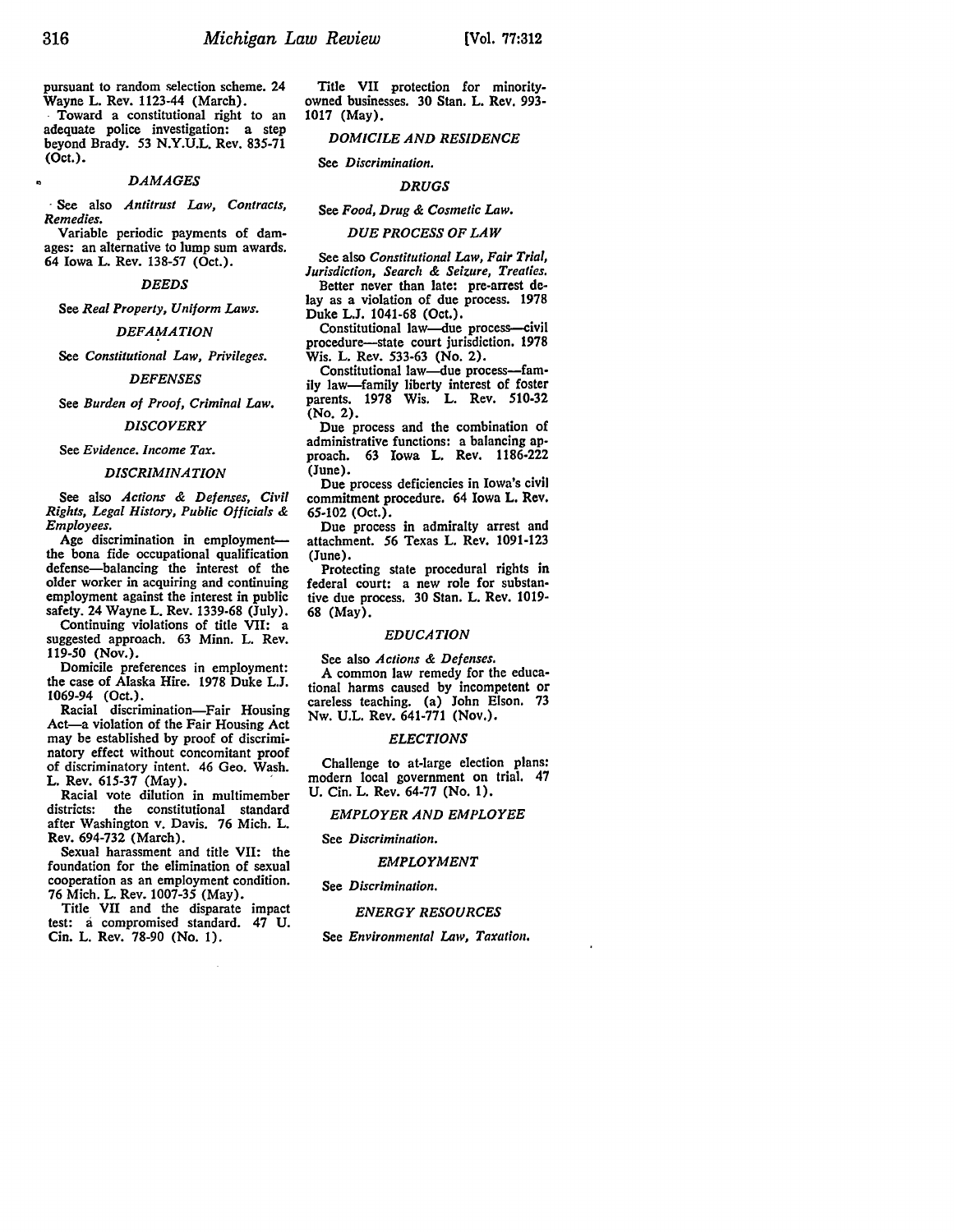### *ENVIRONMENTAL LAW*

See also *Taxation.* 

A case analysis of **NEPA** implementa-<br>tion: NIH and DNA recombinant research. (a) Susan M. Chalker & Robert S. Catz. 1978 Duke LJ. 57-112 (March).

The Clean Water Act of 1977: great expectations unrealized. 47 U. Cin. L. Rev. 259-71 (No. 2).

Federal wildlife law achieves adolescense: developments in the 1970s. (a) George Cameron Coggins. 1978 Duke **L.J.** 753-817 (Aug.).

The national quest for clean air 1970-<br>1978: intergovernmental problems and 1978: intergovernmental problems and some proposed solutions. (a) William V. Luneburg. 73 Nw. U.L. Rev. 397-462 (Oct.).

Ogunquit Village Corp. v. Davis and judicial relief under the National Environment Policy Act: the completed project problem. 64 Va. L. Rev. 629-40 (May).

Vermont Yankee Nuclear Power Corp. v. Natural Resources Defense Council, Inc.: three perspectives. Articles by Richard B. Stewart, Clark Byse & Stephen Breyer. 91 Harv. L. Rev. 1805-45 (June).

### *EQUAL PROTECTION*

Equal protection: a closer look at closer scrutiny. 76 Mich. L. Rev. 771- 891 (April).

#### *ESTOPPEL*

See also *Civil Procedure.*  The collateral estoppel effect of prior state court findings in cases within ex-

clusive federal jurisdiction. 91 Harv. L. Rev. 1281-308 (April).

### *ETHICS*

### See *Attorneys, Judges.*

### *EVIDENCE*

See also *Federal Rules of Evidence.*  Admissibility of evidence under Indiana's "common scheme or plan" ex-

ception. 53 Ind. L.J. 805-20 (Summer).<br>Defendant v. Witness: measuring confrontation and compulsory process rights

against statutory communications privileges. 30 Stan. L. Rev. 935-91 (May). The evidential scope of the admission

exception to the U.C.C. statute of frauds: proving an unwritten contract under sections 2-201(3)(b) and 8-319(d). *56*  Texas L. Rev. *915-45* (May).

The potential for discovery of opinion work product under rule 26(b)(3). 64 Iowa L. Rev. 103-20 (Oct.).

The present sense impression. *56* Texas L. Rev. 1053-76 (June).

Prior inconsistent statements — im-<br>peachment and substantive admissibility: an analysis of the effect of adopting the proposed Illinois rules of evidence. (a) Michael H. Graham. 1978 U. III. L.F. 329-78 (No. 2).

### *FAIR TRIAL*

### See also *Evidence, Immunity.*

Punishing the innocent: the need for due process and the presumption of innocence prior to trial. (a) Jeff Thaler. 1978 Wis. L. Rev. 441-84 (No. 2).

Trial secrecy and the first amendment right of public access to judicial proceedings. 91 Harv. L. Rev. 1899-924 (June).

### *FAMILY LAW*

See *Constitutional Law, Contracts, Due* Process of Law, Infants, Marriage, *Mental Health, Uniform Laws.* 

### *FARMS AND FARMING*

### See *Valuation.*

### *FEDERAL COURTS*

See also *Administration of Justice, Constitutional Law.* 

Negative implication: the demise of private rights of action in federal courts. (a) K.G. Jan Pillai. 47 U. Cin. L. **Rev.**  1-41 (No. 1).

The Temporary Emergency Court of Appeals: a study in the abdication of judicial responsibility. (a) James R. Elkins. 1978 Duke LJ. 113-53 (March).

### ' *FEDERAL PREEMPTION*

A framework for preemption analysis. 88 Yale LJ. 363-89 (Dec.).

### *FEDERAL RULES OF CIVIL PROCEDURE*

See also *Jurisdiction.* 

Rule 68: a "new" tool for litigation. 1978 Duke L.J. 889-906 (Aug.).

#### *FEDERAL RULES OF EVIDENCE*

Interactions between memory refreshment doctrine and work product protec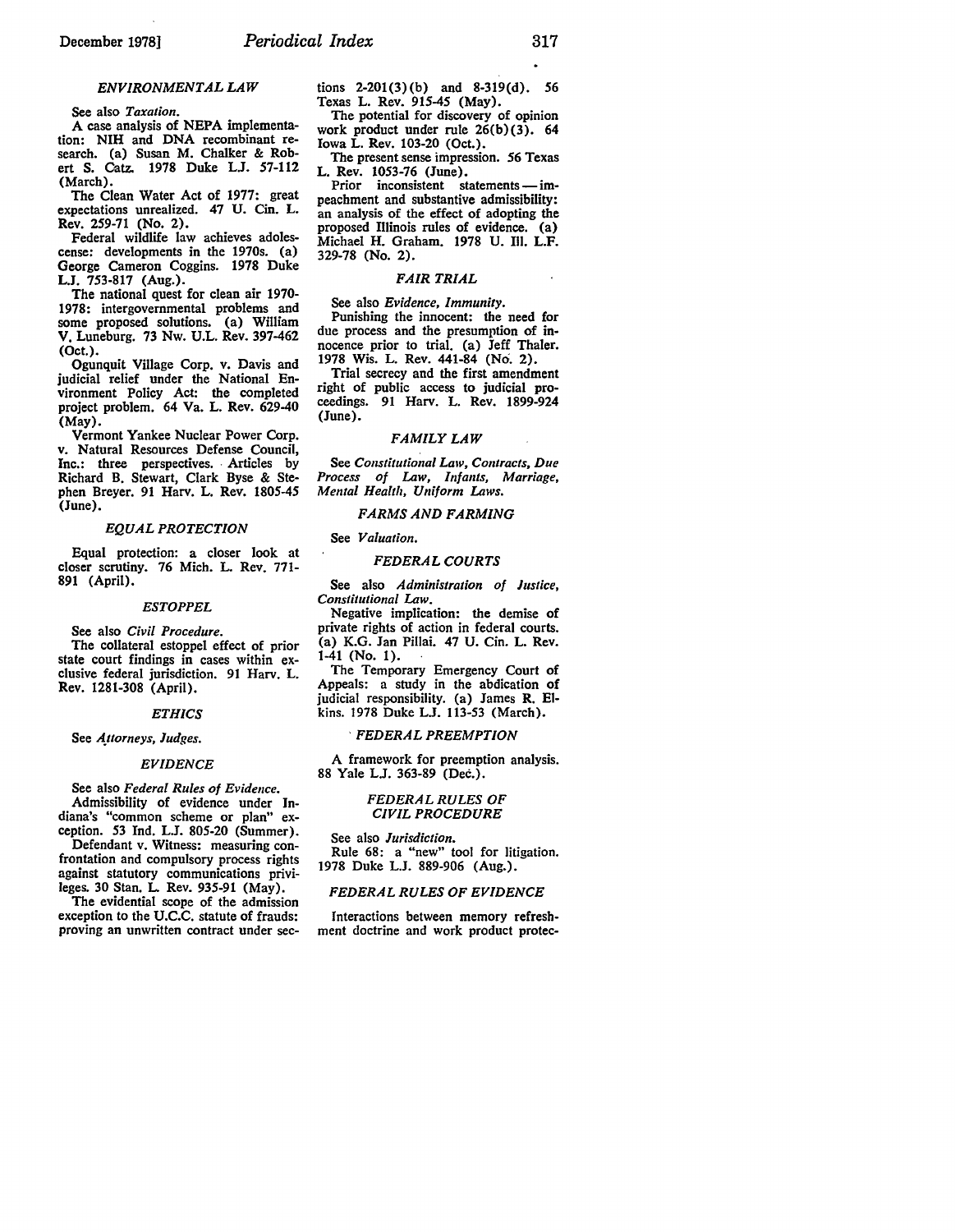tion under the federal rules. 88 Yale L.J. 390-406 (Dec.).

### *FEDERALISM*

See also *Legal History.* 

Ersatz federalism under the anti-injunction statute. (a) William T. Mayton. 78 Colum. L. Rev. 330-70 (March).

Federalism and individual rights under the Burger Court. (a) Archibald Cox. 73 Nw. U.L. Rev. 1-25 (March-April).

### *FEES*

### See *Attorneys.*

### *FIDUCIARY RELATIONSHIPS*

See also *Auditors* & *Auditing, Corporations, Corporations: Officers* & *Directors, Merger, Securities: Fraud.* 

The fiduciary duties of loyalty and care associated with the directors and trustees of charitable organizations. 64 Va. L. **Rev.** 449-65 (April).

Reconciling shareholders' rights and corporate responsibility: new guidelines for management. (a) Larry D. Soderquist & Robert P. Vecchio. 1978 Duke **L.J.** 819-45 (Aug.).

### *FOOD, DRUG AND COSMETIC LAW*

Divorcing profit motivation from new drug research: a consideration of proposals to provide the FDA with reliable test data. (a) Sidney A. Shapiro. 1978 Duke L.J. 155-83 (March).

### *FORCIBLE ENTRY AND, DETAINER*

Defects in the current forcible entry and detainer laws of the United States and England. 25 U.C.L.A. L. Rev. 1067- 94 (June).

#### *FORFEITURE*

See *Real Property.* 

#### *FORMS*

See *Contracts.* 

#### *FREEDOM OF INFORMATION*

See also *Attorneys, Unions.*  Developments under the Freedom of Information Act-1977. 1978 Duke **L.J.**  189-223 (March).

#### *FREEDOM OF RELIGION*

See also *Labor Law*. Constitutional law-establishment

clause--erection and maintenance of re-

ligious symbols by governmental entities. 24 Wayne L. Rev. 1103-22 (March). Transcendental meditation and the

meaning of religion under the Establishment Clause. 62 Minn. L. Rev. 887-948 (June).

### *FREEDOM OF SPEECH*

See also *Advertising, Antitrust Law, Constitutional Law.* 

Choice of community standards in federal obscenity proceedings: the role of the Constitution and the common law. (a) Gregory L. Waples & Mary **Jo White.**  64 Va. L. Rev. 399-446 (April).

Scope of the first amendment freedom of speech. (a) C. Edwin Baker. 25 U.C.L.A. L. Rev. 964-1040 (June).

### *FREEDOM OF THE PRESS*

See also *Freedom of Speech, Privileges, Radio* & *Television, Separation of Pow- ers.* 

Media reporting and privacy claims-decline in constitutional protection for the press. (a) Gerald G. Ashdown. 66 Ky. L.J. 759-99 (No. 4).

### *GOVERNMENT CONTRACTS*

Government contracts--power to con- tract-Congress did not provide Department of Defense officials with authority under 10 U.S.C. section 2386 to expend appropriated funds for the purchase of unsolicited suggestions. 46 Geo. Wash. L. Rev. 672-89 (May).

#### *GOVERNMENT REGULATION*

See also *Advertising, Environmental Law, Food, Drug* & *Cosmetic Law, Labor Law, Radio* &" *Television, Securities, Securities: Fraud.* 

Administrative law-trade regulation -Federal Trade Commission authority to order corrective advertising. 1978 Wis. L. Rev. 605-25 (No. 2).

### *HEALTH*

#### See also *Insurance.*

Health care reform and administrative law: a structural approach. (a) Rand E. Rosenblatt. 88 Yale L.J. 243-336 (Dec.).

### *HEARSAY*

### See *Evidence.*

#### *HOUSING*

See *Condominiums* & *Cooperatives, Discrimination.*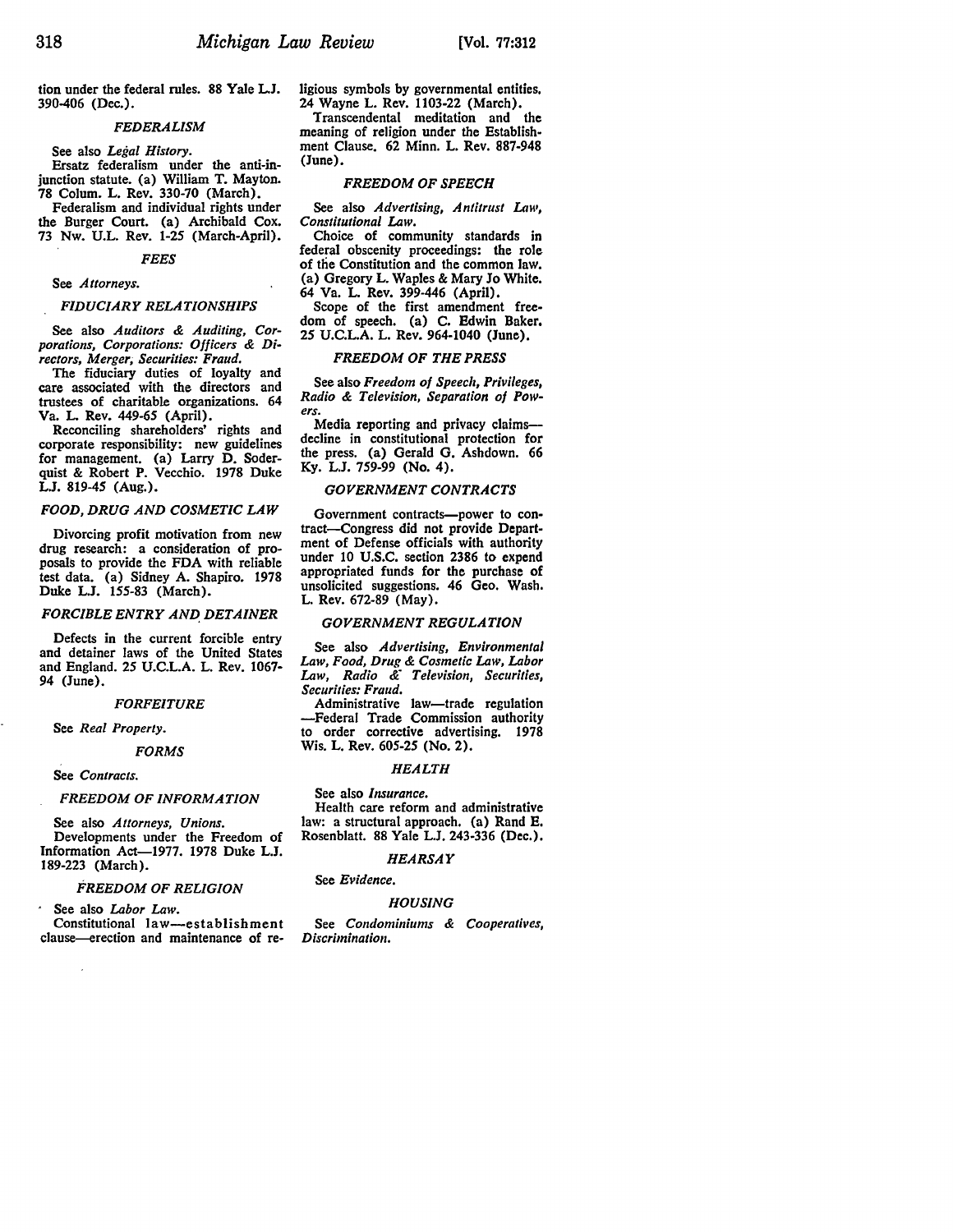See also *Communism, lntemational Law.* 

International law and the promotion and protection of human rights. (a) Pieter Van Dijk. 24 Wayne L. Rev. 1529-53 (July).

*HUMOR* 

See *Liability.* 

*HUSBAND AND WIFE* 

See *Social Security.* 

*ILLEGITIMACY* 

See *Inheritance* & *Succession.* 

#### *IMMUNITY*

See also *Self-Incrimination.*  use immunity granted to defense witnesses. 91 Harv. L. Rev. 1266-80 (April).

#### *INCOME TAX*

See also *Taxation.* 

Federal income taxation-corporations -in a transfer of property to a controlled corporation, obligations, which if paid would be deductible by the transferor, should not be treated as liabilities under sections 357 and 358 of the Internal Revenue Code of 1954. 46 Geo. Wash. L. Rev. 690-709 (May).

Municipal income tax and the fifth amendment: discovery of a taxpayer's federal return. 47 U. Cin. L. Rev. 231- 44 (No. 2).

Simplification of the definition of periodic payments in Internal Revenue Code section 71. (a) Joel D. Kuntz. 47 U. Cin. L. Rev. 213-28 (No. 2).

*INCOME TAX: CORPORATIONS* 

See *Taxation.* 

#### *INDIANS*

Indian law—treaty fishing rights—the Michigan position. 24 Wayne L. Rev. 1187-204 (March).

The sovereignty of Indian tribes: a reaffirmation and strengthening in the 1970's. (a) Keith M. Werhan. *54* Notre Dame Law. 5-25 (Oct.).

#### *INFANTS*

See also *Mental Health.* 

Children in limbo: the Illinois solution. 73 Nw. U.L. Rev. 180-204 (March-April).

#### *INHERITANCE AND SUCCESSION*

Paternal inheritance rights of illegitimate children and the problem of proving paternity. 24 Wayne L. Rev. 1389- 409 (July).

### *INHERITANCE, ESTATE AND GIFT TAXES*

See also *Corporations, Taxation, Valuation.* ·

A common-sense approach to taxing transfers with retained enjoyment under section 2036. 63 Iowa L. Rev. **1153-85**  (June).

An interest-free borrower or lender be: gift tax implications of interest-free loans. 53 N.Y.U.L. Rev. 941-64 (Oct.).

*INITIATIVE AND REFERENDUM* 

The constitutionality of budgeting by statewide statutory initiative in ·California. 51 S. Cal. L. Rev. 847-75 (July).

### *IN/UNCTIONS*

See *Federalism, Securities: Fraud.* 

*INSANITY* 

See *Criminal Law.* 

*INSTALLMENT SALES* 

See *Real Property.* 

#### *INSURANCE*

See also *Jurisdiction, Liability.*  Cortractual attempts to limit liability under uninsured motorist coverage. 47 U. Cin. L. Rev. 245-58 (No. 2).

Controlling health care costs through commercial insurance companies. 1978 Duke L.J. 728-52 (May).

Extending the insurer's duty of good faith and fair dealing to third parties under liability insurance policies. **25**  U.C.L.A. L. Rev. 1413-44 (Aug.).

Toward a more equitable method of prorating liability insurance policies. **51**  S. Cal. L. Rev. 943-62 (July).

### **INTERNATIONAL LAW**

See also *Human Rights, Treaties.*  International law-Warsaw Convention -limited liability provisions of article 22 applied to carriers' employees. 24 Wayne L. Rev. 1205-22 (March).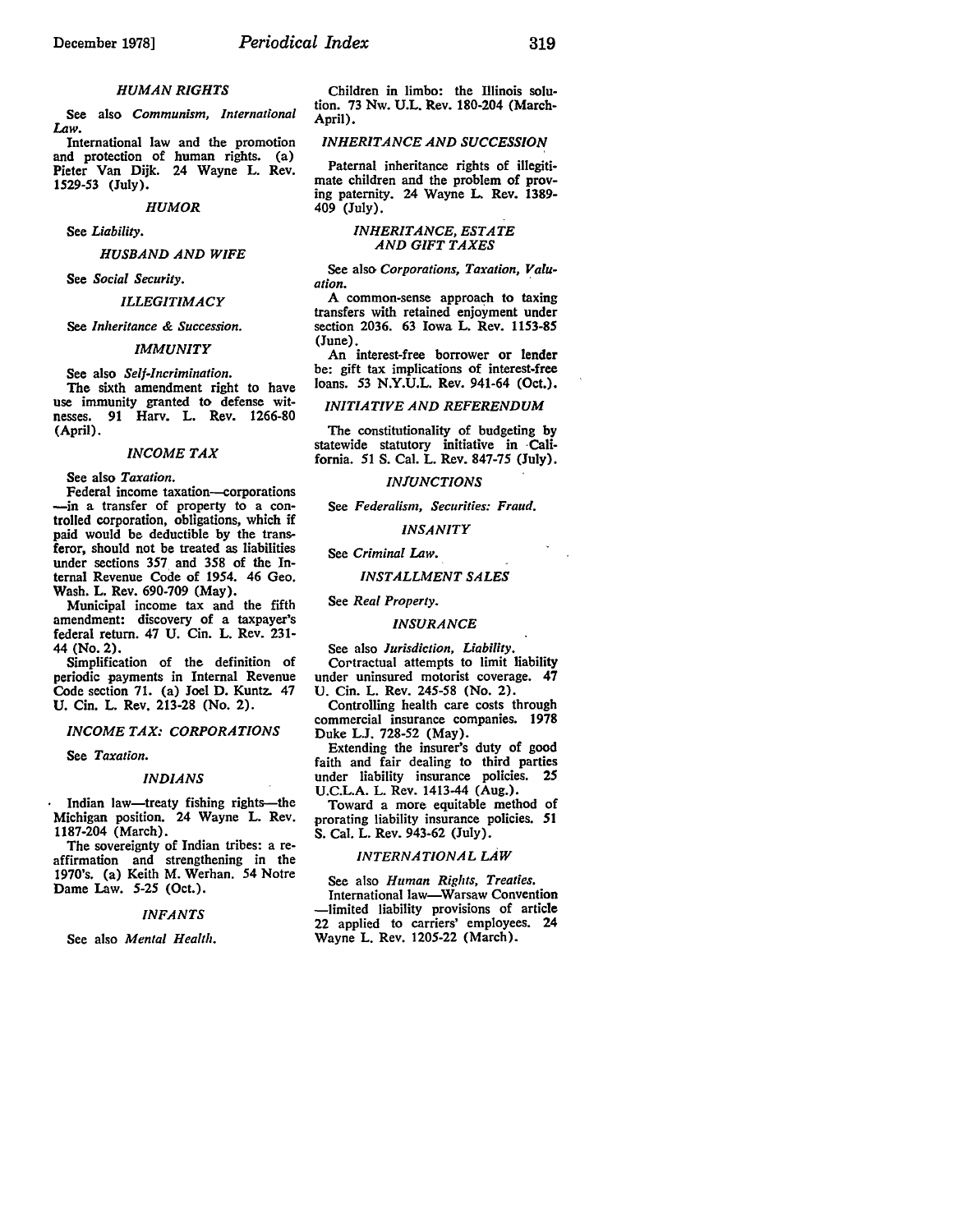The taking and killing of hostages: coercion and reprisal in international law. *54* Notre Dame Law. 131-48 (Oct.).

United States ratification of the human rights covenants. (a) David Weissbrodt. 63 Minn. L. Rev. 35-78 (Nov.).

#### *INVESTIGATIONS*

See *Criminal Procedure.* 

### *INVESTMENT COMPANIES*

*See Brokers.* 

### *JUDGES*

See also *Legal History.* 

Competition in Michigan's judicial elections: democratic ideals v. judicial realities. 24 Wayne L. Rev. 1267-306 (July).

English appellate judges from an American perspective. (a) Daniel **J.** Meador. 66 Geo. L.J. 1349-404 (Aug.).

Substitution of judges in Illinois criminal cases. 1978 U. Ill. L.F. 519-39 **(No.**  2).

Toward a disciplined approach to judicial discipline. 73 Nw. U.L. Rev. 503- 32 (Oct.).

#### *JUDGMENTS*

See *Civil Rights, Federal Rules of Civil Procedure.* 

### *JUDICIAL ETHICS*

See *Judges.* 

### *JUDICIAL OPINIONS*

See also *Administration of Justice.*  Two types of substantive reasons: the core of a theory of common-law justification. (a) Robert S. Summers. 63 Cor-

#### *JURISDICTION*

nell L. Rev. 707-88 (June).

See also *Class Actions, Constitutional Law, Due Process of Law.* 

Associational third-party standing and federal jurisdiction under Hunt. 64 Iowa L. Rev. 121-37 (Oct.).

The constitutionality of Seider v. Roth after Shaffer v. Heitner. 78 Colum. L. Rev. 409-47 (March).

Personal jurisdiction and rule 23 defendant class actions. 53 Ind. L.J. 841- 59 (Summer).

Suggested limitations on application of in personam standards to state jurisdictional questions: a critique of Shaffer. 46 Geo. Wash. L. Rev. 581-614 (May).

Symposium: state-court judicial jurisdiction after Shaffer v. Heitner. Articles by David H. Vernon, Willis L.M. Reese, & Robert Allen Sedler. 63 Iowa L. Rev. 991-1040 (June).

### *JURISPRUDENCE*

See also *Contracts, Judicial Opinions.*  Development and "new law". (a) John N. Hazard. *45* U. Chi. L. Rev. 637-52 (Spring).

The dual problems of legal justification: a key to the unity of Karl Llewellyn's jurisprudence. *45* U. Chi. L. Rev. *654-94* (Spring).

Law as metaphor: a structural analysis of legal process. (a) Jan G. Deutsch. 66 Geo. L.J. 1339-48 (Aug.).

The political element in legal theory: a look at Kelsen's pure theory. (a) Julius Cohen. 83 Yale LJ. 1-38 (Nov.).

The theory of judicial reasoning-toward a reconstruction. (a) Peter W. Gross. 66 Ky. L.J. 801-47 (No. 4).

### *JUVENILE COURTS*

See *Administration of Justice.* 

### *JUVENILE DELINQUENCY*

Reference of juvenile offenders for adult prosecution: the legislative alternative to asking unanswerable questions. (a) Barry C. Feld. 62 Minn. L. Rev. 515-618 (April).

### *LABOR LAW*

See also *Class Actions*, *Discrimination*, *Unions.* 

The application of the LMRDA "labor consultant" reporting requirements to management attorneys: benign neglect personified. (a) Charles B. Craver. 73 Nw. U.L. Rev. *605-40* (Nov.).

Labor certification under revised regulations. (a) Harish K. Singhal. 51 S. Cal. L. Rev. 823-43 (July).

Labor law-constitutional law-first amendment rights infringed by employer proviso of section  $101(a)(4)$  of the Labor-Management Reporting and Disclosure Act. 62 Minn. L. Rev. 715-32 (April).

Labor law--employer countermeasures to union activity-sabotage by unidentified employees characterized as an inplant strike by the union, and employer could respond by permanently replacing union employees without violating the NLRA. 46 Geo. Wash. L. Rev. 638-56 (May).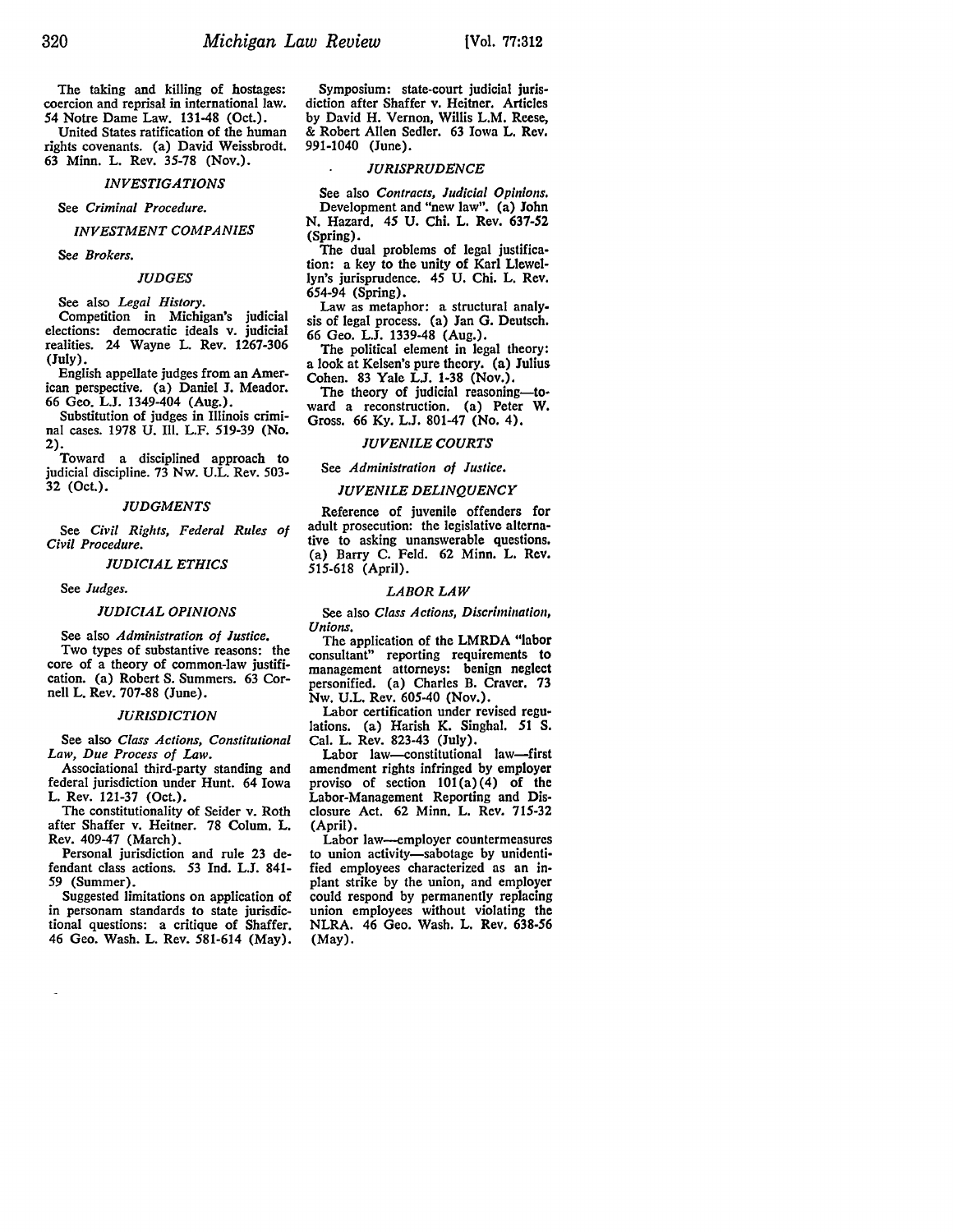NLRB jurisdiction over parochial schools: Catholic Bishop of Chicago v. **NLRB.** (a) Robert J. Warner. 73 Nw. U.L. Rev. 463-502 (Oct.).

### *LABOR MANAGEMENT RELATIONS*

See *Labor Law.* 

### *LEGAL EDUCATION*

See also *Legal History.* 

Negative attitudes of law students: a replication of the alienation and dissatisfaction factors. 76 Mich. L. Rev. 1036-43 (May).

Symposium on legal education. 53 **N.Y.U.L.** Rev. 293-772 (May-June).

#### *LEGAL HISTORY*

See also *Civil Procedure, Torts.*  Alexander Hamilton, law maker. (a) James Willard Hurst. 78 Colum. L. Rev. 483-547 (April).

The background of the Western legal tradition in the folklaw of the peoples of Europe. (a) Harold J. Berman. *45* U. Chi. L. Rev. 553-97 (Spring).

The eighteenth-century background of John Marshall's constitutional jurisprudence. (a) William E. Nelson. 76 Mich. L. Rev. 893-960 (May).

In pursuit of excellence-a history of the University of Minnesota Law School Part II: the Vance years-a time of ascendancy. (a) Robert A. Stein. 62 Minn. L. Rev. 857-85 (June).

Mr. Justice Felix Frankfurter: civil libertarian as lawyer and as justice: extent to which judicial responsibilities affected his pre-court convictions. (a) William T. Coleman, Jr. 1978 U. III. LF. 279-99 (No. 2).

Origins of the unwritten constitution: fundamental law in American revolutionary thought. (a) Thomas C. Grey. 30 Stan. L. Rev. 843-93 (May).

The Supreme Court and southern school desegregation, 1955-1970: a history and analysis. (a) J. Harvie Wilkinson, III. 64 Va. L. Rev. *485-559* (May).

A tale of two judges: Richard Peters, Samuel Chase, and the broken promise of federalist jurisprudence. (a) Stephen B. Presser. 73 Nw. U.L. Rev. 26-111 (March-April).

The United States and the Articles of Confederation: drifting toward anarchy or inching toward commonwealth? 88 Yale L.J. 142-66 (Nov.).

### *LEGAL PROFESSION*

See *Attorneys.* 

### *LIABILITY*

See also *International Law, Maritime Law, Negligence, Public Officials* & *Employees.* 

Beyond the Dram Shop Act: imposition of common-law liability on purveyors of liquor. 63 Iowa L. Rev. 1282- 304 (June).

An insurer's liability to third parties for negligent inspection. 66 Ky. L.J. 910-23 (No. 4).

On answering the call of nature. (a) Ralph Slovenko. 24 Wayne L. Rev. 1555-59 (July).

*LIABILITY INSURANCE* 

See *Insurance.* 

#### *LIBEL AND SLANDER*

See *Privileges.* 

*LOANS* 

See *Inheritance, Estate* & *Gift Taxes, Real Property.* 

*LOBBYING* 

See *Antitrust Law.* 

*LOCAL GOVERNMENT* 

See *Elections.* 

*MALPRACTICE* 

See *Attorneys.* 

### *MANAGEMENT-LABOR RELATIONS*

See *Labor Law.* 

### *MARITIME LAW*

Approval of operating-differential subsidies under section 605(c) of the Merchant Marine Act of 1936: a new standard for "adequacy"'. 1978 Duke L.J. 252-70 (March).

Liability of shippers for accepting rebates under the Shipping Act of 1916. 1978 Duke L.J. 224-51 (March).

#### *MARRIAGE*

### See *Community Property.*

West German marriage and family law reform. (a) Max Rheinstein & Mary Ann Glendon. 45 U. Chi. L. Rev. 519- 52 (Spring).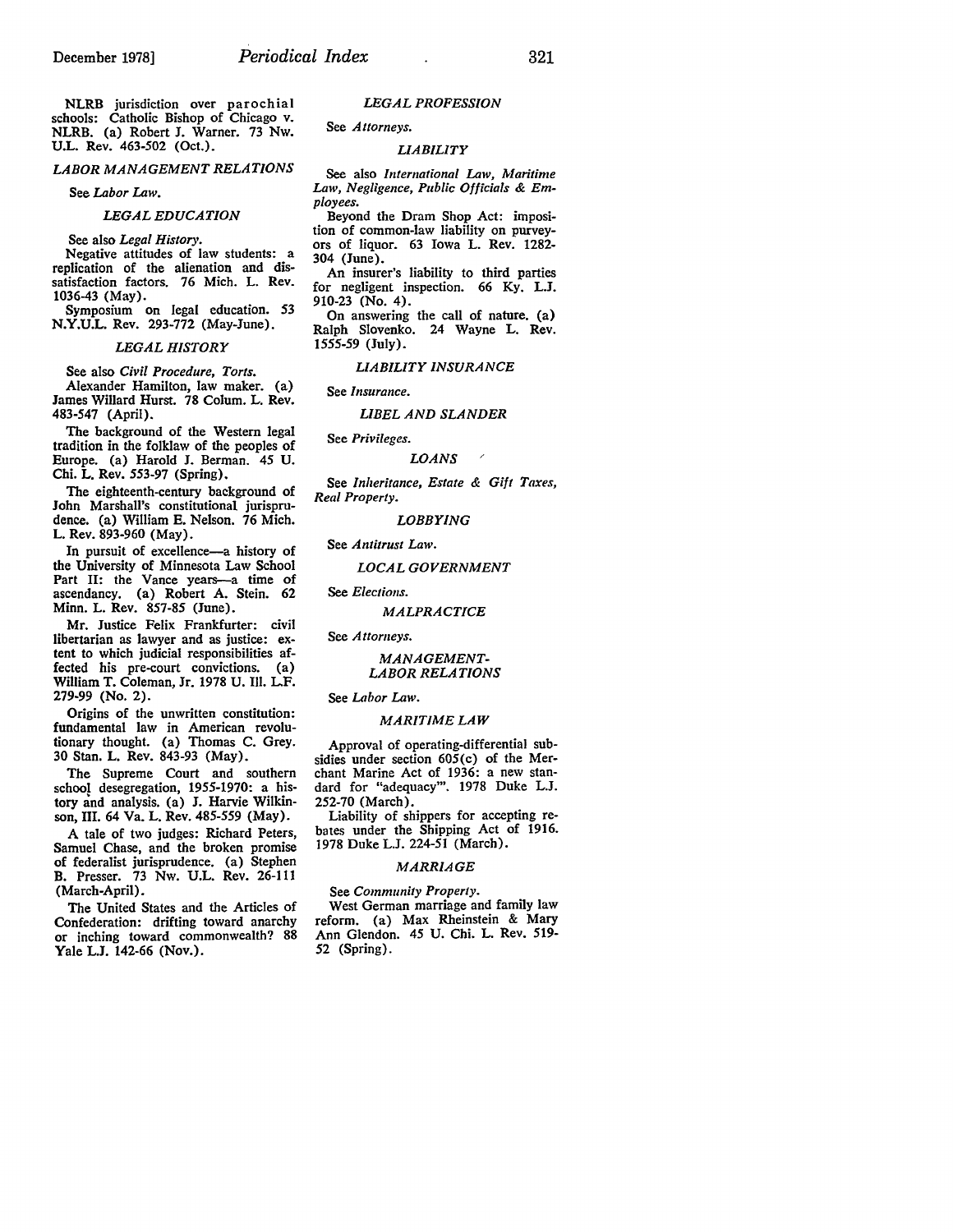### *MENTAL HEALTH*

See also *Commitment, Due Process of*  Law.

The mental hospitalization of children . and the limits of parental authority. 88 **Yale L.J.** 186-216 (Nov.).

#### *MERGER*

See also *Antitrust* Law, *Shareholders.*  Going private-is it over? eliminating<br>minority interests after Singer v. Magnavox. 54 Notre Dame Law. 149-62 (Oct.).

#### *MINORITIES*

See also *Discrimination, Legal History.*  Group representation and race-conscious apportionment: the roles of the states and the federal courts. 91 Harv. **L. Rev.** 1847-73 (June).

### *MINORS*

See *Juvenile Delinquency.* 

### *MOTOR VEHICLES*

See *Criminal Procedure, Secured Transactions.* ·

*MUNICIPAL CORPORATIONS* 

Liability of municipal officials for misrepresentations concerning municipal securities: should the corporate standard **be** applied? 73 Nw. U.L Rev. 137-57 (March-April).

### *NEGLIGENCE*

See also *Education, Liability.*  Negligence actions by police officers and firefighters: a need for a professional rescuers rule. 66 Calif. L. Rev. 585-609 (May).

*NEGOTIABLE INSTRUMENTS* 

See *Commercial* Law.

*OBSCENITY* 

See *Freedom of Speech.* 

*PATERNITY* 

See *Inheritance & Succession.* 

*PENOLOGY* 

See *Prisons* & *Prisoners.* 

*PENSIONS* 

See also *Securities, Securities: Fraud.* 

Private enforcement of Employees **Re**tirement Income Security Act. 47 U. Cin. L. Rev. 272-87 (No. 2).

### *PHYSICIANS AND SURGEONS*

See *Antitrust* Law, *Civil Rights.* 

### *PLEA BARGAINING*

A constitutional law of remedies for broken plea bargains. (a) Peter Westen & David Westin. 66 Calif. L. Rev. 471- 539 (May).

The negotiated guilty plea: a framework for analysis. 53 N.Y.U.L. Rev. 783-833 (Oct.).

#### *POLICE*

See *Criminal Procedure.* 

*POLITICAL CRIMES AND OFFENSES* 

### See *Radio* & *Television.*

### *POLITICS*

See also *Public Officials* & *Employees.*  Equal representation of party members on political party central committees. 88 Yale LJ. 167-85 (Nov.).

### *POLLUTION*

See *Environmental* Law.

### *PRE-TRIAL PROCEDURE*

See *Courts.* 

#### *PRISONS AND PRISONERS*

The new prison administrators and the Court: new directions in prison law. (a) Elizabeth Alexander. 56 Texas **L.**  Rev. 963-1008 (June).

### *PRIVILEGES*

See also *Evidence, Freedom of the Press.* 

Herbert v. Lando: new impediments to libel suits brought by public figures. 73 Nw. U.L. Rev. 583-603 (Oct.).

Herbert v. Lando: reporter's privilege from revealing the editorial process in a defamation suit. 78 Colum. L. Rev. 448-67 (March).

*PROBATE LAW AND PRACTICE* 

#### See *Wills.*

#### *PRODUCTS LIABILITY*

See also *Torts.*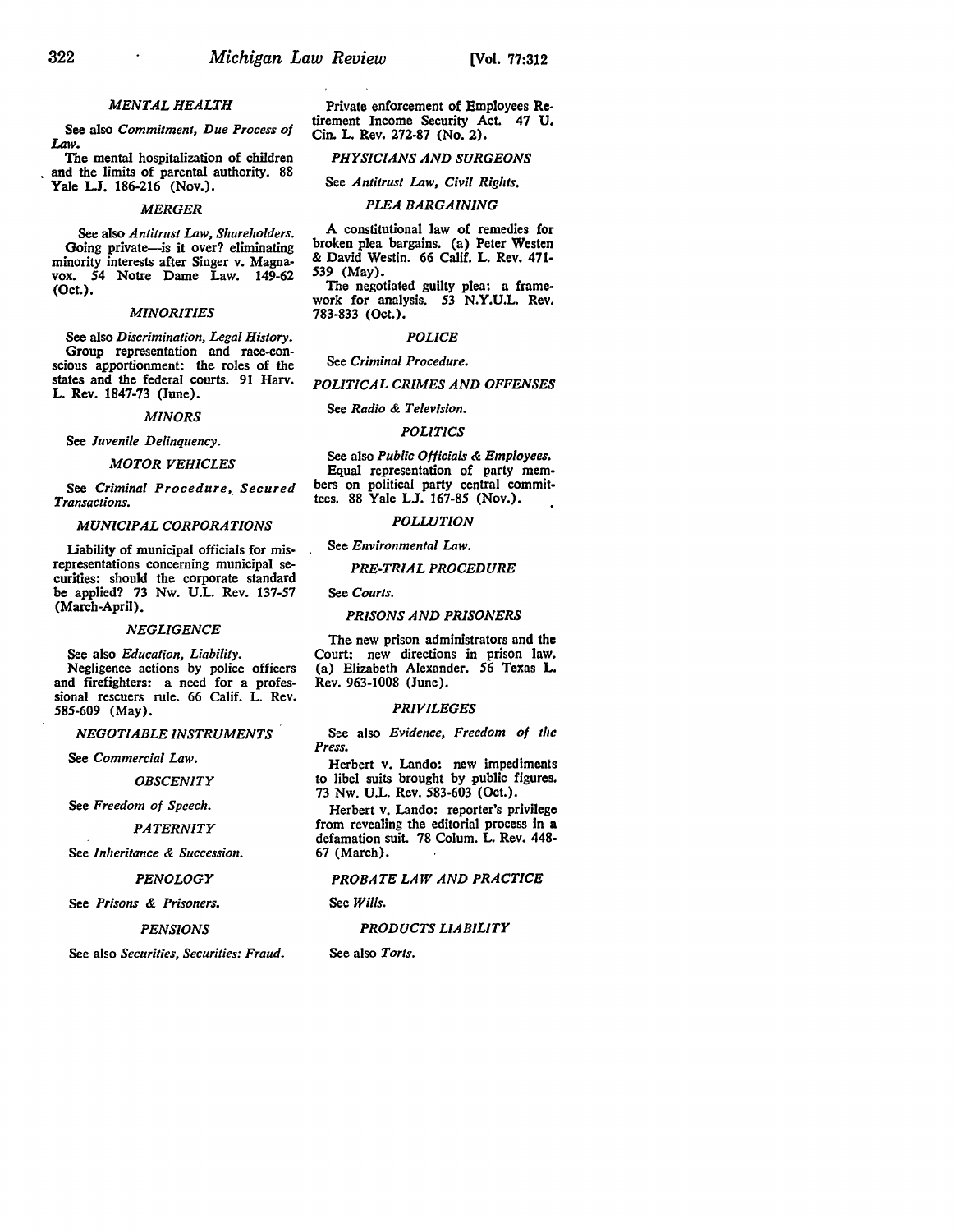Economic losses and strict products liability: a record of judicial confusion between contract and tort. *54* Notre Dame Law. 118-30 (Oct.).

#### *PROPERTY*

Community property interests in the right of publicity: fame and/or fortune. *2S* U.C.L.A. L. Rev. 1095-130 (June).

#### *PROXIMATE CAUSE*

See *Attorneys.* 

#### *PUBLIC HEALTH*

### See Antitrust Law, Insurance.

### *PUBLIC OFFICIALS AND EMPLOYEES* .

See also *Municipal Corporations, Negligence, Unions.*<br> **Civil liability of government officials:** 

a symposium. Articles by Kenneth W. Clarkson & Timothy **J.** Muris, Jerry L. Mashaw, Kenneth Shepsle, William F. Baxter, Richard A. Epstein, & Mancur Olson. 42 Law & Contemp. Prob. 1-114 (Winter).

Newcomb v. Brennan: the right of a public employee to seek political office. 73 Nw. U.L. Rev. S33-49 (Oct.).

Patronage and the first amendment after Elrod v. Burns. 78 Colum. L. **Rev.**  468-82 (March).

Title VII and public employers: did Congress exceed its powers? 78 Colum. L. Rev. 372-408 (March).

### *RADIO AND TELEVISION*

The Communications Act policy toward competition: a failure to communicate. (a) G. Hamilton Loeb. 1978 Duke **L.J.** 1-56 (March).

FCC regulation of the network television program procurement process: an attempt to regulate the laws of economics? (a) Thomas L. Schuessler. 73 Nw. U.L. Rev. 227-306 (May-June).

Sports anti-siphoning rules for pay cable television: a public right to free TV? 53 Ind. L.J. 821-40 (Summer).

Symposium: terrorism and the media. Articles by Patrick Baude, Jordan J. Paust, F. Thomas Schornhorst, William R. Catton, Jr., Walter B. Jaehnig, & Herbert A. Terry. 53 Ind. L.J. 619-777 (Summer).

Unsafe for little ears? the regulation of broadcasting advertising to children. 2S U.C.L.A. L. Rev. 1131-86 (June).

Use of petitions by minority groups to deny broadcast license renewals. **1978**  Duke L.J. 271-301 (March).

#### *RAPE*

Factors affecting the prosecution of rape: a case study of Travis County, Texas. (a) Robert A. Weninger. 64 Va. L. Rev. 3S7-97 (April).

### *REAL PROPERTY*

See also *Uniform Laws.* 

Enforceability of "dragnet clauses" in deeds of trust: the current state of the law in Texas. 56 Texas L. Rev. 733-89 (March).

Enforcement of the real estate loan commitment: improvement of the borrower's remedies. (a) Michael J. Mehr<br>& Lawrence A. Kilgore. 24 Wayne L. Rev. 1011-42 (March).

A fly-speckler's manual for the Illinois Torrens Act. 1978 U. Ill. L.F.. 487- 518 (No. 2).

Historical perspective on constitutional limitation of property taxes in Michigan. (a) David M. Rosenberger. 24 Wayne L. Rev. 939-69 (March).

Remedying the inequities of forfeiture in land installment contracts. 64 Iowa L. Rev. 1S8-84 (Oct.).

### *REHABILITATION OF CRIMINALS*

#### See *Sentencing.*

### *REMEDIES*

See also Attorneys, Contracts, Dam*ages, Environmental Law, Plea Bargaining, Real Property, Sales,* . *Securities: Fraud.* •

Buyer's remedies: the danger of ·section 2-713. (a) Robert Childres. 72 Nw. U.L. Rev. 837-53 (Jan.-Feb.).

Liquidated damages and penalties under the Uniform Commercial Code and the common law: an' economic analysis of contract damages. 72 Nw. U.L. **Rev.**  1055-94 (Jan.-Feb.).

Remedies in trade secret litigation. (a) William F. Johnson, Jr. 72 Nw. U.L. Rev. 1004-31 (Jan.-Feb.).

### *REORGANIZA T/ONS*

#### See *Taxation.*

### *REPRESENTATIVE GOVERNMENT*

- See *Politics.*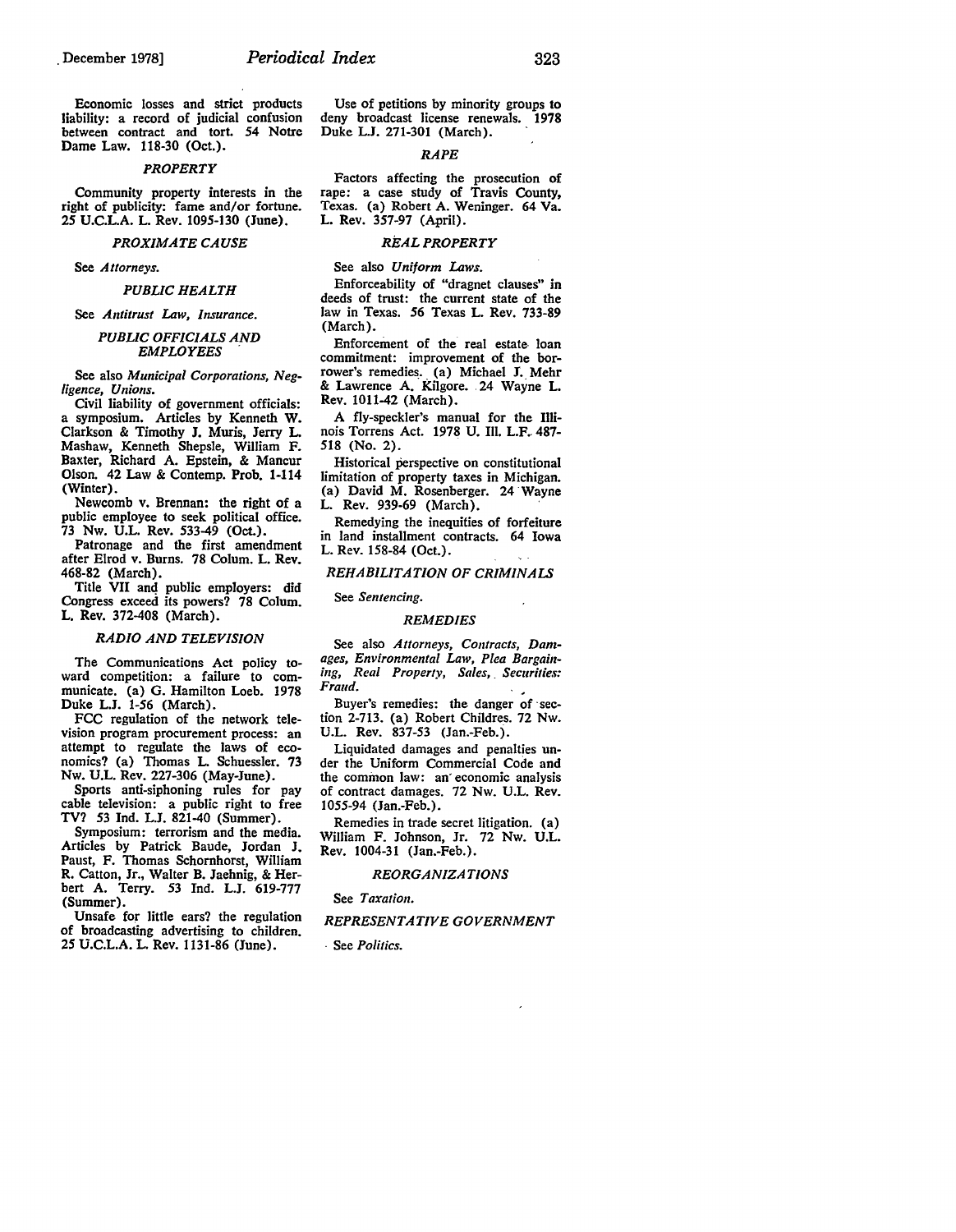### *REPRISALS AND RETALIATION*

See *International* Law.

### *RES JUDICATA*

### See *Civil Rights.*

### *RIGHT OF PRIVACY*

See also *Constitutional* Law, *Freedom* 

*of the Press, Unions.*  the nature of the fourth amendment. (a) Ronald **J.** Bacigal. 46 Geo. Wash. L. **Rev.** 529-80 (May).

Toward a comprehensive fair information standards law: a commentary on the data privacy issue in Minnesota. (a) **G.**  Theodore Mitau. 62 Minn. L. Rev. 649~ 79 (April).

**RIGHT** *TO COUNSEL* 

See *Taxation.* 

*RIGHT TO TRIAL BY JURY* 

See *Civil Procedure.* 

### *SALES*

See also *Contracts.* 

Sales-Uniform Commercial Codedisclaimers of warranty and limitation of remedy in the sale of seed. 24 Wayne L. Rev. 1223-38 (March).

### *SEARCH AND SEIZURE*

See also *Criminal Procedure, Right of Privacy.* 

A reexaminaiton of the search incident to arrest doctrine. 56 Texas L. Rev. 1077-90 (June).

The theory of probable cause and searches of innocent persons: the fourth amendment and Stanford Daily. 25 U.C.L.A. L. **Rev.** 1445-94 (Aug.).

#### *SECURED TRANSACTIONS*

Security interests in motor vehicles: a conflict in Kentucky law. 66 **Ky. L.J.**  924-37 (No. 4).

Transfers of copyrights for security under the new Copyright Act. 88 Yale L.J. 125-41 (Nov.).

### *SECURITIES*

See also *Corporations: Officers & Directors, Municipal Corporations, Securities: Fraud.* 

The constitutionality of state takeover statutes: a response to Great Western. *53* N.Y.U.L. Rev. 872-940 (Oct).

The contemporaneous ownership rule in shareholders' derivative suits. (a) Paul P. Harbrecht. *25* U.C.L.A. L. Rev. 1041-66 (June).

Disclosure of future-oriented information under the securities laws. 88 Yale L.J. 338-62 (Dec.).

Pension plans and the federal securities laws: haven or havoc? 47 U. Cin. L. Rev. 91-108 (No. 1).

Plaintiff's duty of care after Ernst & Ernst v. Hochfelder. 73 Nw. U.L. Rev. 158-79 (March-April).

Should tender offer arbitrage be regulated? 1978 Duke L.J. 1000-40 (Oct.).

### *SECURITIES: FRAUD*

See also *Auditors* & *·Auditing.* 

Daniel v. International Brotherhood of Teamsters: noncontributory pension funds and the antifraud provisions of the federal securities laws. 73 Nw. U.L. **Rev.**  550-82 (Oct.).

Goldberg v. Meridor: the Second Circuit's resurrection of rule lOb-5 liability for breaches of corporate fiduciary duties to minority shareholders. 64 Va. L. Rev, 765-77 (June).

A look beyond the pruning of rule l0b-5: implied remedies and section 17(a) of the Securities Act of 1933. 64 Va. L. Rev. 641-89 (June).

Scienter and SEC injunctive actions under Securities Act section 17(a). 63 Iowa L. Rev. 1248-63 (June),

Securities law-rule 10b-5-deception and materiality requirement in corporate mismanagement cases. 66 Geo. L.J. 1593-612 (Aug.).

Securities law-suitability violation by independent investment adviser actionable under rule lOb-5. 66 Geo. L.J. 1551-74 (Aug.).

Suits for breach of fiduciary duty under rule lOb-5, after Santa Fe Industries, Inc. v. Green. 91 Harv. **L. Rev,**  1874-98 (June).

### *SELF-INCRIMINATION*

See also *Income Tar.* 

Self-incrimination, immunity, and Watergate. (a) Kristine Strachan. 56 Texas L. Rev. 791-834 (May).

### *SENTENCING*

See also *Plea Bargaining.*  Escapes from permissive release programs: proposals for reform. *53* Ind, L.J. 779-91 (Summer).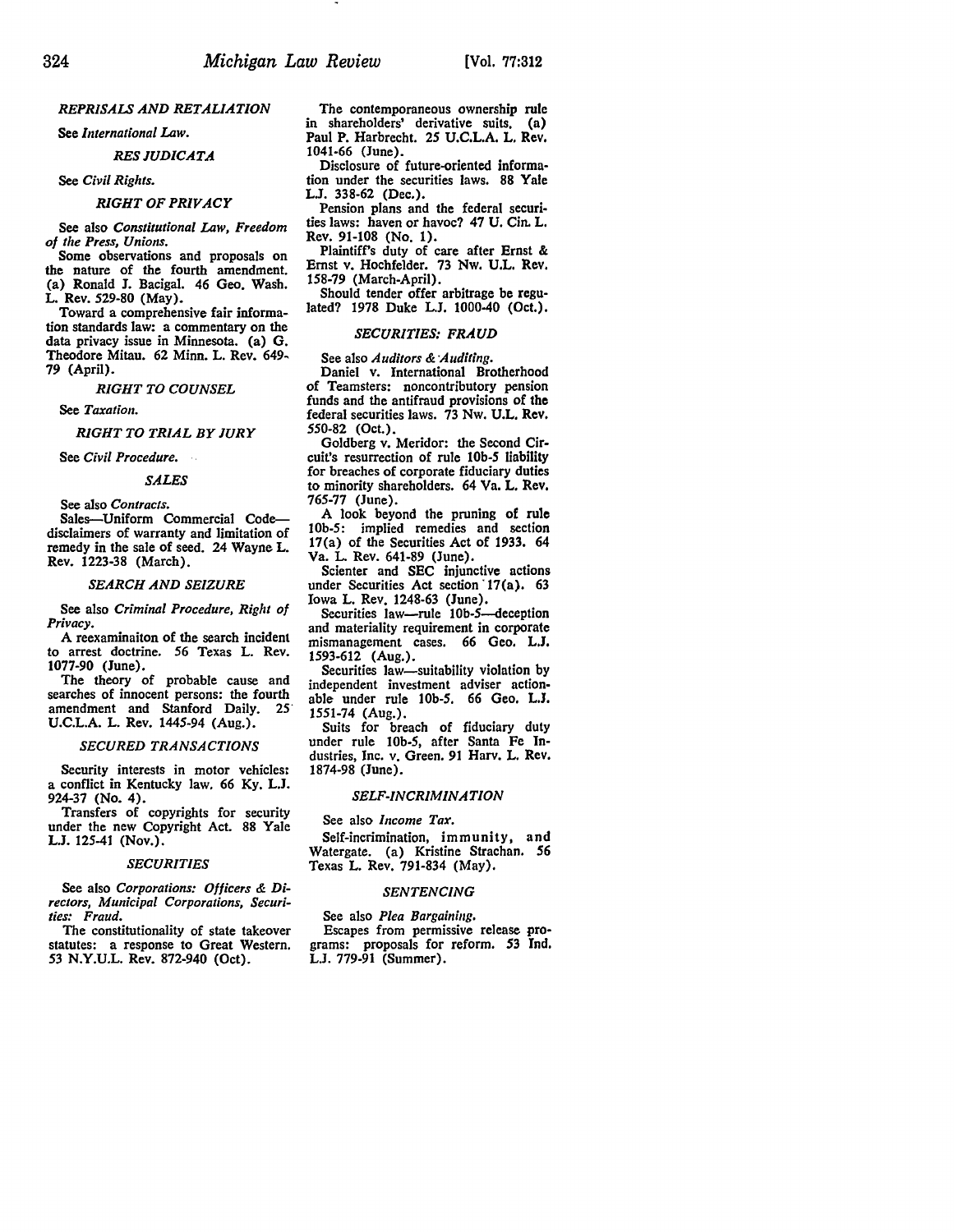A hidden issue of sentencing: burdens of proof for disputed allegations in presentence reports. 66 Geo. L.J. 1515- 49 (Aug.).

The rise and fall of the indeterminate sentence. (a) Marvin Zalman. 24 Wayne **L. Rev.** 857-937 (March).

The sentencing views• of yet another judge. (a) Frank A. Kaufman. 66 Geo. LJ. 1247-S6 (June).

### *SEPARATION OF POWERS*

A study in governmental separation of powers: judicial response to state shield laws. 66 Geo. LJ. 1273-300 (June).

### *SETTLEMENTS*

See *Federal Rules of Civil Procedure.* 

### *SHAREHOLDERS*

See also *Corporations: Officers & Directors, Fiduciary Relationships, Securities, Securities: Fraud.* 

Compensating shareholders frozen out in two-step mergers. (a) Bate C. Toms, Ill. 78 Colum. L. Rev. 548-86 (April).

### *SMALL CLAIMS COURT*

The pro se small claims court in Chicago: justice for the "little guy"? (a) Thomas L. Eovaldi & Peter R. Meyers. 72 Nw. U.L. Rev. 947-1003 (Jan.-Feb.).

#### *SOCIAL SECURITY*

Social security benefits for spouses. (a) Peter W. Martin. 63 Cornell L. Rev. 789-840 (June).

### *SOVEREIGNTY*

See *Indians.* 

#### *SPORTS*

### See *Radio* & *Television.*

#### *STANDING TO SUE*

See also *Jurisdiction.* 

Implying standing to sue from statutory authority: applicability of a "fair reading" standard. *54* Notre Dame Law. 102-17 (Oct.).

Standing to challenge administrative action: a balancing approach. 25 U.C.L.A. L. Rev. 1358-412 (Aug.).

*STATUTE OF FRAUDS* 

See *Evidence.* 

### *STRIKES*

### See *Labor Law, Unions.*

### *SUMMARY PROCEEDINGS*

### See *Contempt.*

### *SURVEY OF STATE LAW*

1977 annual survey of Michigan law. Articles by Irwin Alterman, James A. Park, John E. Glavin, Stephen Wasinger, Lawrence K. Snider & Louis P. Rochkind, Gabe Kaimowitz, David Hipp, Lee **Wil**liam Atkinson, Elizabeth Jacobs, Elliott B. Glicksman, Frederica K. Lombard, Grady Avant, Jr., Richard **J.** Seryak, Allen E. Priestley, Loren M. Opper, Edward **J.** Littlejohn & Martin E. Kotch, Kenneth R. Callahan & David E. Eason, Edward J. Setlock, & Francis L. Sylvester. 24 Wayne L. Rev. 167-828 (Jan.).

### *TAXATION*

See also *Corporations, Income Tar, Inheritance, Estate* & *Gift Taxes, Real Property, Uniform Laws, Valuation.* 

The applicability of section 337 to sales to third parties in a "C" reorganization: the FEC Liquidating and **Gen**eral Housewares decisions. 66 Calif. **L.**  Rev. 623-60 (May).

Assumption of liabilities in otherwise tax-free transfers under I.R.C.  $\S$  351. 66 Calif. L. Rev. 567-83 (May).

Beyond estate and gift tax reform: including gifts and bequests in income. (a) Joseph M. Dodge. 91 Harv. L. Rev. 1177-2110 (April).

,Commentary on estate and' gift tax reform. Articles by Howard M. McCue, III, John R. Kinley, Lee W. Borden & William M. Shay. 1978 U. JII. L.F. 395-485 (No. 2). .

The concept of "nexus" and state use and unapportioned gross receipts taxes. (a) Donald P. Simet. 73 Nw. U.L. Rev. 112-36 (March-April).

Federal immunity from state taxation: a reassessment. *45* U. Chi. L. Rev. 695- 730 (Spring).

Reflections on tax reform. (a) Boris I. Bittker. 47 U. Cin. L. Rev. 185-211 (No. 2).

Section  $302(b)(1)$ : the expanding Minnow. (a) Philip F. Postlewaite & Susan Rogers Finneran. 64 Va. L. **Rev,**  561-601 (May).

Sections  $351$  and  $357(c)$  after Bongiovanni, Thatcher and Focht: parity for